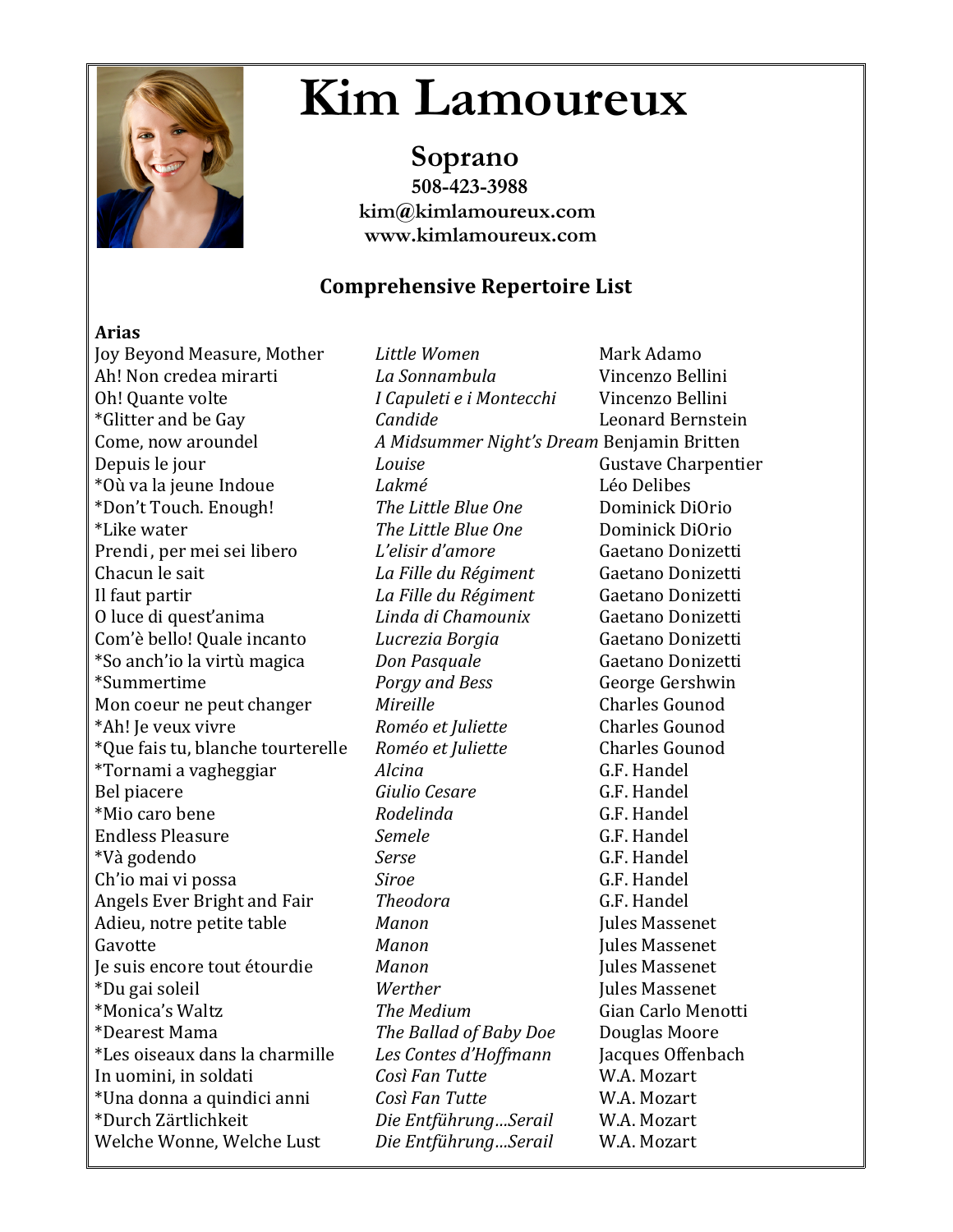Batti, batti, o bel Masetto *Don Giovanni* W.A. Mozart Vedrai carino *Don Giovanni* W.A. Mozart \*Non temer, amato bene *Idomeneo* W.A. Mozart Pupille amate *Lucio Silla* W.A. Mozart \*Deh vieni, non tardar *Le Nozze di Figaro* W.A. Mozart Un moto di gioia *Le Nozze di Figaro* W.A. Mozart \*Bester Jüngling *Der Schauspieldirektor* W.A. Mozart \*Ruhe sanft, mein holdes Leben *Zaide* W.A. Mozart Ach! Ich fühls *Die Zauberflöte* W.A. Mozart Der Hölle Rache *Die Zauberflöte* W.A. Mozart \*Quando men vo *La Bohème* Giacomo Puccini O mio babino caro *Gianni Schicchi* Giacomo Puccini \*L'arie du feu *L'enfants et les Sortilèges* Maurice Ravel Du sollst der Kaiser meiner…sein *Der Favorit* Robert Stolz \*Adele's Laughing Aria *Die Fledermaus* Johann Strauss II \*Mein Herr Marquis *Die Fledermaus* Johann Strauss II \*Adele's Audition Aria *Die Fledermaus* Johann Strauss II Spiel ich die unschuld vom Lande *Die Fledermaus* Johann Strauss II Saper vorreste *Un Ballo in Maschera* Giuseppe Verdi Volta la terrea *Un Ballo in Maschera* Giuseppe Verdi \*Caro nome *Rigoletto* Giuseppe Verdi Kommt ein schlanker…gegangen Der Freischütz Carl Maria von Weber

#### **Complete Roles (Opera & Operetta)**

| Lakmé                           | Lakmé                                           | Léo Delibes                 |
|---------------------------------|-------------------------------------------------|-----------------------------|
| *The Little Blue One (Azzurina) | The Little Blue One                             | Dominick DiOrio             |
| *Ensemble                       | L'elisir d'amore                                | Gaetano Donizetti           |
| *Peep Bo                        | The Mikado                                      | Gilbert and Sullivan        |
| Mabel                           | The Pirates of Penzance                         | Gilbert and Sullivan        |
| *Edith                          | The Pirates of Penzance                         | Gilbert and Sullivan        |
| *Ensemble                       | The Pirates of Penzance                         | Gilbert and Sullivan        |
| Rose Maybud                     | Ruddigore                                       | <b>Gilbert and Sullivan</b> |
| *Aline                          | The Sorcerer                                    | Gilbert and Sullivan        |
| *Elsie Maynard                  | The Yeoman of the Guard                         | Gilbert and Sullivan        |
| *Stéphano                       | Roméo et Juliette                               | <b>Charles Gounod</b>       |
| *Amahl                          | Amahl and the Night Visitors Gian Carlo Menotti |                             |
| *Madame Silverpeal              | The Impressario                                 | W.A. Mozart                 |
| Musetta                         | La Bohème                                       | Giacomo Puccini             |
| *Ensemble                       | Aleko                                           | Sergei Rachmaninov          |
| *Adele (Schirmer translation)   | Die Fledermaus                                  | Johann Strauss II           |
| *Adele (Petiet translation)     | Die Fledermaus                                  | Johann Strauss II           |
| Adele (German)                  | Die Fledermaus                                  | Johann Strauss II           |
| *Ensemble                       | Rienzi                                          | Richard Wagner              |
|                                 |                                                 |                             |
| <b>Operetta</b>                 |                                                 |                             |
| *Art Is Calling For Me          | The Enchantress                                 | Victor Herbert              |
| *I've Been Looking for the      |                                                 |                             |
| Perfect Man                     | <b>The Enchantress</b>                          | Victor Herbert              |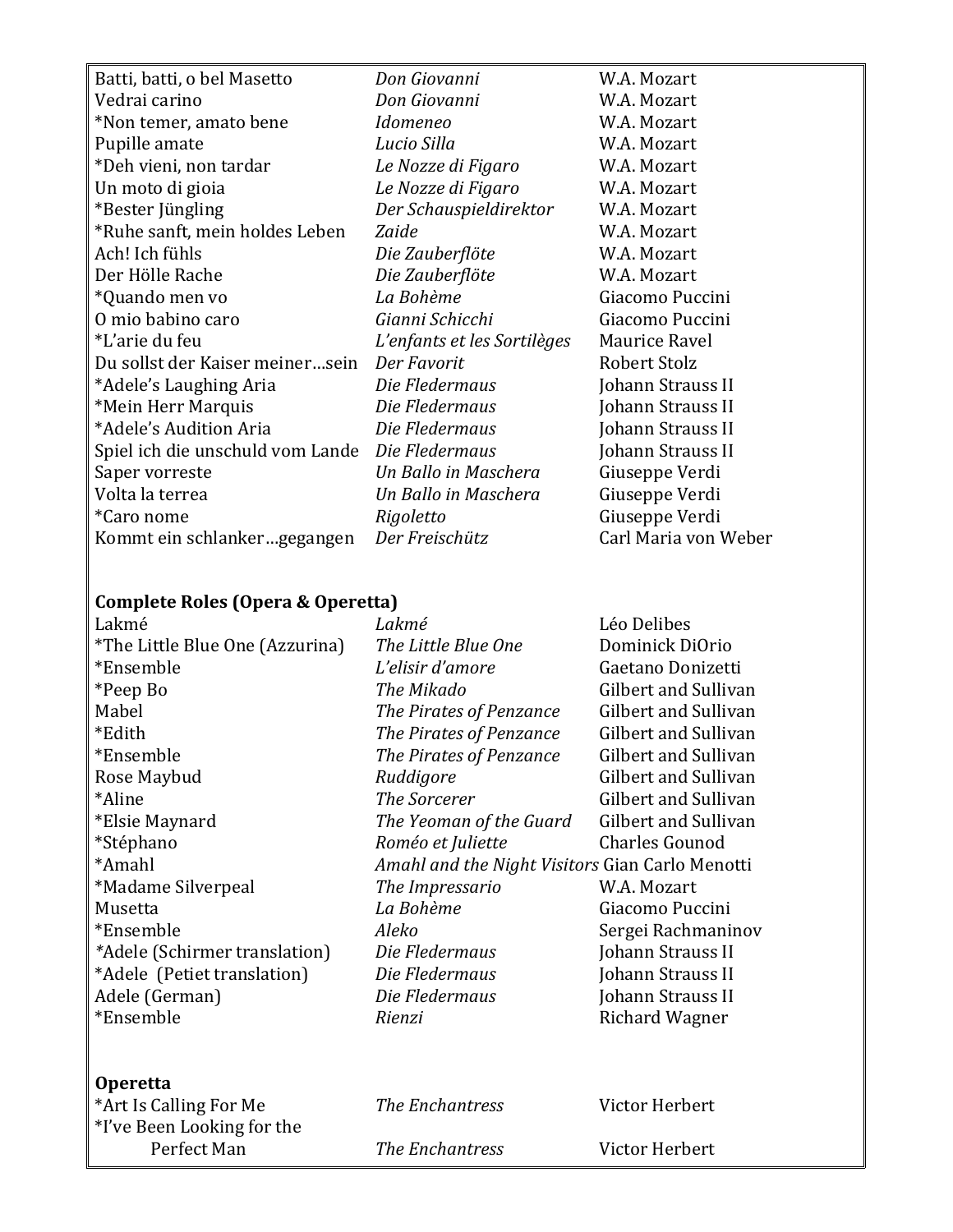\*When the Right Man Sings Tra La *The Enchantress* Victor Herbert \*Lover Come Back To Me *The New Moon* Romberg and Hammerstein \*One Kiss *The New Moon* Romberg and Hammerstein \*Wanting You *The New Moon* Romberg and Hammerstein \*The Hours Creep On Apace *H.M.S Pinafore* Gilbert and Sullivan \*Good Morrow, Good Lover *Iolanthe* Gilbert and Sullivan \*Here's A How-De-Do! *The Mikado* Gilbert and Sullivan \*The Sun Whose Rays Are All Ablaze *The Mikado* Gilbert and Sullivan \*Three Little Maids *The Mikado* Gilbert and Sullivan \*Were I Not To Ko-Ko Plighted The Mikado Gilbert and Sullivan \*Poor Wandering One *The Pirates of Penzance* Gilbert and Sullivan If Somebody There Chanced To Be Ruddigore Gilbert and Sullivan \*Alexis! Doubt Me Not **The Sorcerer** Gilbert and Sullivan \*Oh, Happy Young Heart *The Sorcerer* Gilbert and Sullivan \*I Have A Song To Sing, O! *The Yeoman of the Guard* Gilbert and Sullivan \*Tis Done! I Am A Bride *The Yeoman of the Guard* Gilbert and Sullivan

#### **Musical Theater**

No One Else *Natasha, Pierre, & the Great Comet* Malloy

\*Anything You Can Do *Annie Get Your Gun* Irving Berlin \*I Got the Sun in the Morning *Annie Get Your Gun* Irving Berlin \*There's No Biz Like Show Biz *Annie Get Your Gun* Irving Berlin \*White Christmas *Holiday Inn* Irving Berlin \*Sisters *White Christmas* Irving Berlin \*Balcony Scene *West Side Story* Leonard Bernstein \*I Feel Pretty *West Side Story* Leonard Bernstein \*One Hand, One Heart *West Side Story* Leonard Bernstein **The Finer Things** *Jane Evre* **Paul Gordon** Far From the Home I Love *Fiddler On The Roof* Harnick & Bock \*Matchmaker *Fiddler On The Roof* Harnick & Bock \*Dear Friend *She Loves Me* Harnick & Bock \*Finale *She Loves Me* Harnick & Bock \*Vanilla Ice Cream *She Loves Me* Harnick & Bock \* Will He Like Me? *She Loves Me* Harnick & Bock \*I Could Have Danced All Night *My Fair Lady* Lerner & Loewe \*The Rain in Spain *My Fair Lady* Lerner & Loewe \*Show Me *My Fair Lady* Lerner & Loewe \*Wouldn't It Be Loverly *My Fair Lady* Lerner & Loewe \*The Simple Joys of Maidenhood *Camelot* Lerner & Loewe \*Art Is Calling For Me *The Enchantress* Victor Herbert \*Moonfall *The Mystery of Edwin Drood* Rupert Holmes I Don't Need A Roof *Big Fish* Andrew Lippa Hold Down the Fort, John *John and Jen* **Andrew Lippa** \*If I Were a Bell *Guys and Dolls* Frank Loesser \*I'll Know *Guys and Dolls* Frank Loesser \*I've Never Been In Love Before *Guys and Dolls* Frank Loesser \*Marry the Man Today *Guys and Dolls* Frank Loesser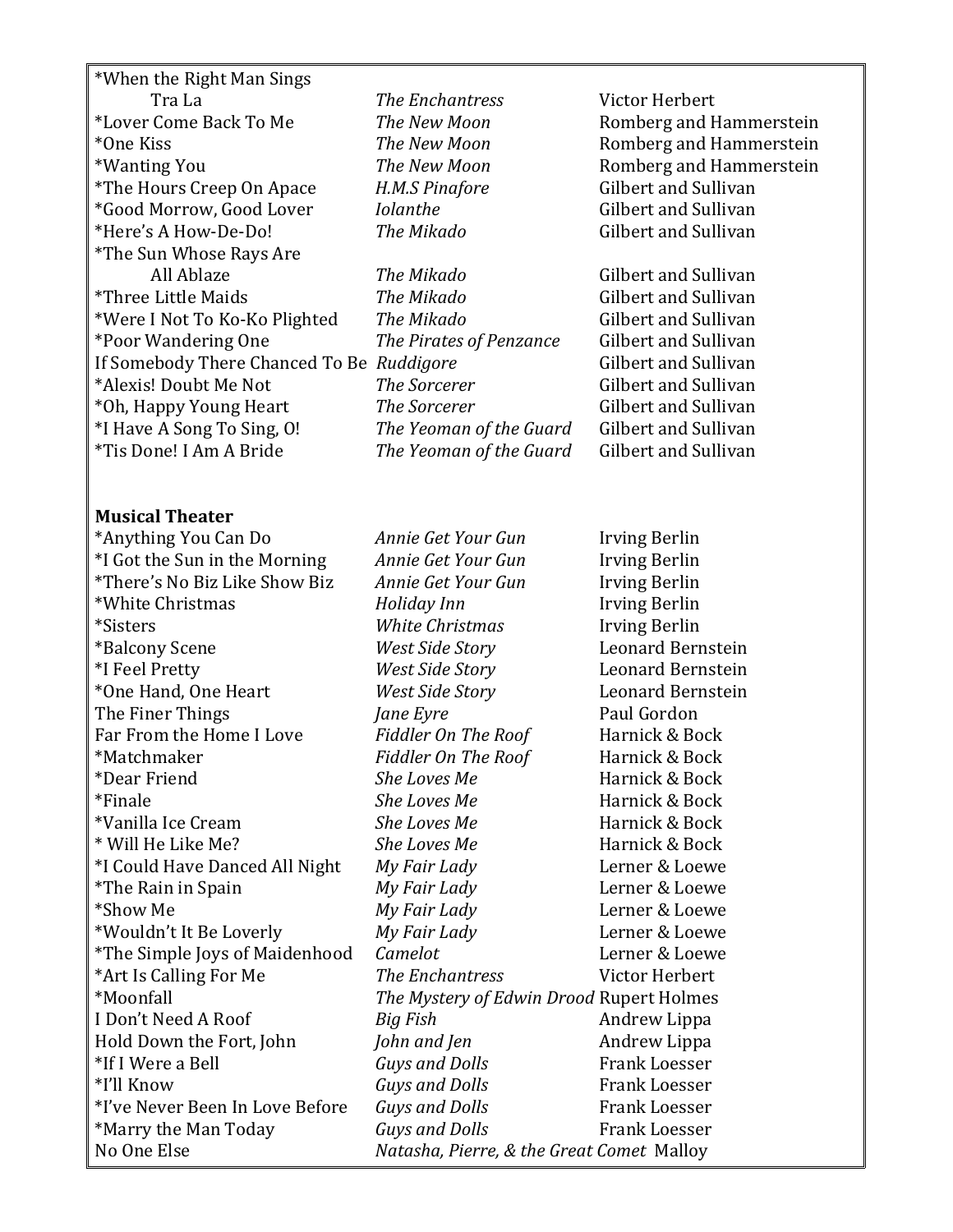| *Have Yourself A Merry Little Christmas Meet Me In St. Louis Martin & Blane |                          |                       |
|-----------------------------------------------------------------------------|--------------------------|-----------------------|
| *I Hate Men                                                                 | Kiss Me Kate             | <b>Cole Porter</b>    |
| *So In Love                                                                 | Kiss Me Kate             | <b>Cole Porter</b>    |
| *If I Loved You                                                             | Carousel                 | Rodgers & Hammerstein |
| *Many A New Day                                                             | Oklahoma!                | Rodgers & Hammerstein |
| *Oh What A Beautiful Mornin'                                                | Oklahoma!                | Rodgers & Hammerstein |
| *Out of My Dreams                                                           | Oklahoma!                | Rodgers & Hammerstein |
| *People Will Say We're In Love                                              | Oklahoma!                | Rodgers & Hammerstein |
| *Sing For Your Supper                                                       | The Boys From Syracuse   | Rodgers & Hartt       |
| *Bewitched, Bothered, & Bewildered Pal Joey                                 |                          | Rodgers & Hartt       |
| Some Things Are Meant To Be                                                 | Little Women             | Howland & Dickstein   |
| *Much More                                                                  | The Fantasticks          | Schmidt and Jones     |
| *Soon It's Gonna Rain                                                       | The Fantasticks          | Schmidt and Jones     |
| *Blame It On the Summer Night                                               | Rags                     | Schwartz & Strouse    |
| I Couldn't Be Happier                                                       | Wicked                   | Stephen Schwartz      |
| <i>*Popular</i>                                                             | Wicked                   | Stephen Schwartz      |
| <b>What Is This Feeling</b>                                                 | Wicked                   | Stephen Schwartz      |
| *How Could I Ever Know?                                                     | The Secret Garden        | Simon & Norman        |
| <i><b>*Getting Married Today</b></i>                                        | Company                  | Stephen Sondheim      |
| *You Could Drive a Person Crazy                                             | Company                  | Stephen Sondheim      |
| *One More Kiss                                                              | <b>Follies</b>           | Stephen Sondheim      |
| *On the Steps of the Palace                                                 | Into the Woods           | Stephen Sondheim      |
| What More Do I Need?                                                        | Saturday Night           | Stephen Sondheim      |
| *Green Finch and Linnet Bird                                                | <b>Sweeney Todd</b>      | Stephen Sondheim      |
| Jeepers Creepers                                                            | <b>Going Places</b>      | Harry Warren          |
| *Narrator (full role)                                                       | JosephDreamcoat          | Andrew Lloyd Weber    |
| *Think of Me                                                                | The Phantom of the Opera | Andrew Lloyd Weber    |
| *My Ship                                                                    | Lady in the Dark         | Weill & Gershwin      |
| *J'attends un Navire                                                        | Marie Galante            | Kurt Weill            |
| *We'll Go Away Together                                                     | <b>Street Scene</b>      | Kurt Weill            |
| *What Good Would the Moon Be?                                               | <b>Street Scene</b>      | Kurt Weill            |
| *When I Look at You                                                         | The Scarlet Pimpernel    | Frank Wildhorn        |
| *Til There Was You                                                          | The Music Man            | Meredith Wilson       |
|                                                                             |                          |                       |

## **Complete Roles (Musical Theater)**

| *Mrs. Fezziwig | A Christmas Carol | Dickens, composers various |
|----------------|-------------------|----------------------------|
| *Ensemble      | Fiorello!         | Bock & Harnick             |
| *Cinderella    | Into the Woods    | Stephen Sondheim           |
| *Ensemble      | Sweeney Todd      | Stephen Sondheim           |
| *Narrator      | JosephDreamcoat   | Andrew Lloyd Webber        |
|                |                   |                            |
|                |                   |                            |
| Sacred/Cantata |                   |                            |

| *Oh Holy Night/Cantique de Noël                   |                | Adolphe Adam |
|---------------------------------------------------|----------------|--------------|
| Now the Sheep Secure are Grazing Birthday Cantata |                | J.S. Bach    |
| Ei, wie schmeckt der Kaffe süsse                  | Coffee Cantata | J.S. Bach    |
| Weichet nur, betrübte Schatten                    | <b>BWV 202</b> | J.S. Bach    |
| Phöbus eilt mit schnellen Pferden BWV 202         |                | J.S. Bach    |
| *Alleluja                                         | <b>BWV 51</b>  | J.S. Bach    |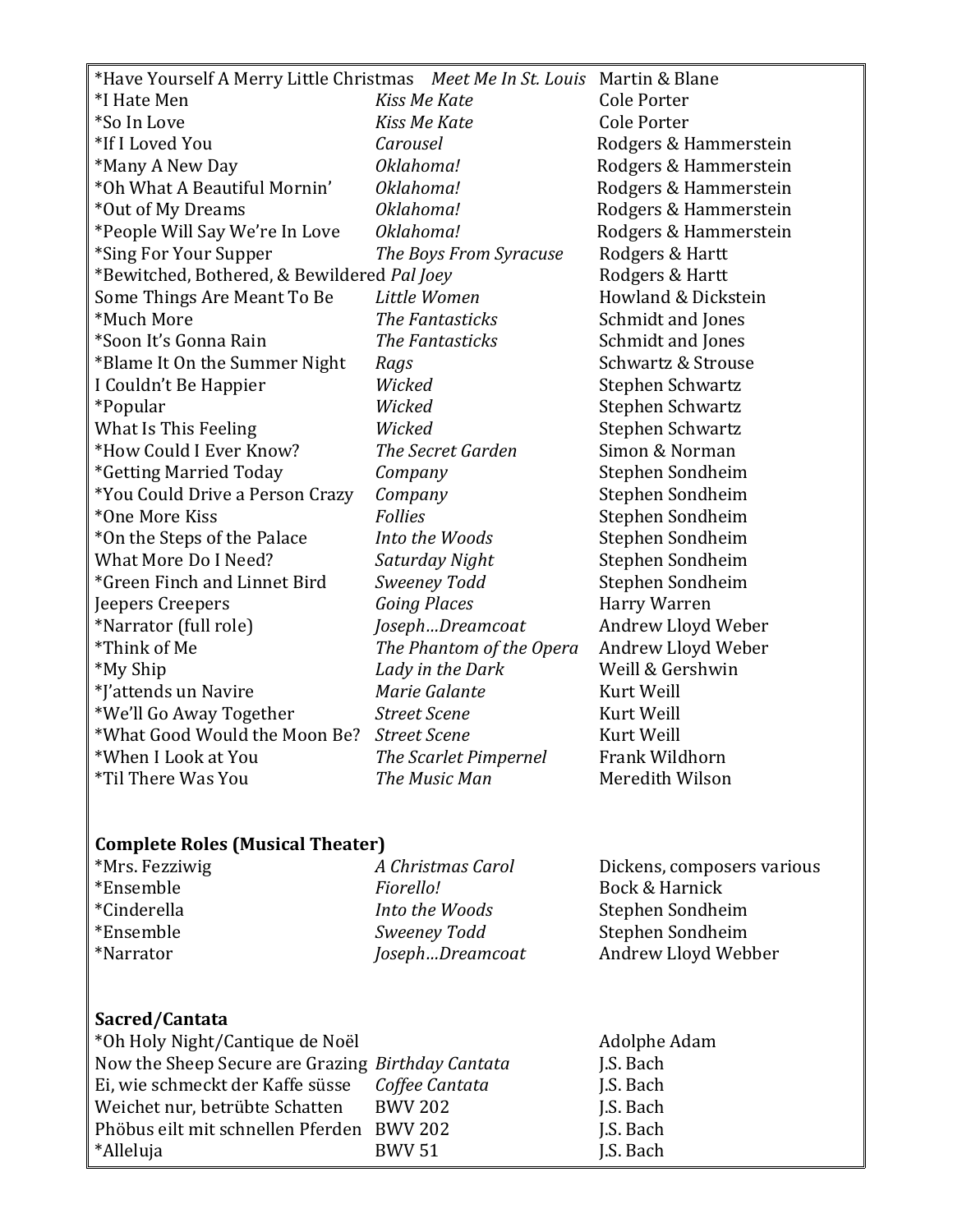Ich will dir mein Herze schenken *St. Matthew Passion* J.S. Bach \*Ave Maria Bach/Gonoud \*Ave Maria Caccini Agnus Dei Georges Bizet Pie Jesu *Requiem* **Gabriel Fauré** \*Soprano Solos (Part I) *Messiah* G.F. Handel \*I Know That My Redeemer Liveth *Messiah* G.F. Handel \*Let the Bright Seraphim *Samson* G.F. Handel \*Domine Deus *Oratoio de Noël* Camille Saint-Saëns \*Ave Maria Franz Schubert \*Soprano Soloist *Exsultate Jubilate* W.A. Mozart \*Et incarnatus est *Mass in C minor* W.A. Mozart \*Soprano Soloist *Requiem* W.A. Mozart \*Laudate Dominum *Vesperae …Confessore* W.A. Mozart \*L'Angelo *Lauda per la Natività* Ottorino Respighi \*Domine Deus *Gloria* Antonio Vivaldi \*Pie Jesu *Requiem* Andrew Lloyd Webber \*Gesu Bambino Pietro Yon **Art Song English:** Dominick Argento \*Six Elizabethan Songs I. Spring II. Sleep III. Winter IV. Dirge V. Diaphenia VI. Hymn Samuel Barber Hermit Songs III. \*St. Ita's Vision IV. The Heavenly Banquet

V. The Crucifixion VI. Sea-Snatch VIII. The Monk and His Cat

#### Amy Beach

\*Ah, Love, but a Day

Leonard Bernstein

\*La Bonne Cuisine I. Plum Pudding II. Ox-tails III. Tavouk Gueunksis IV. Rabbit at Top Speed Benjamin Britten At the mid hour of night H.T. Burleigh Deep River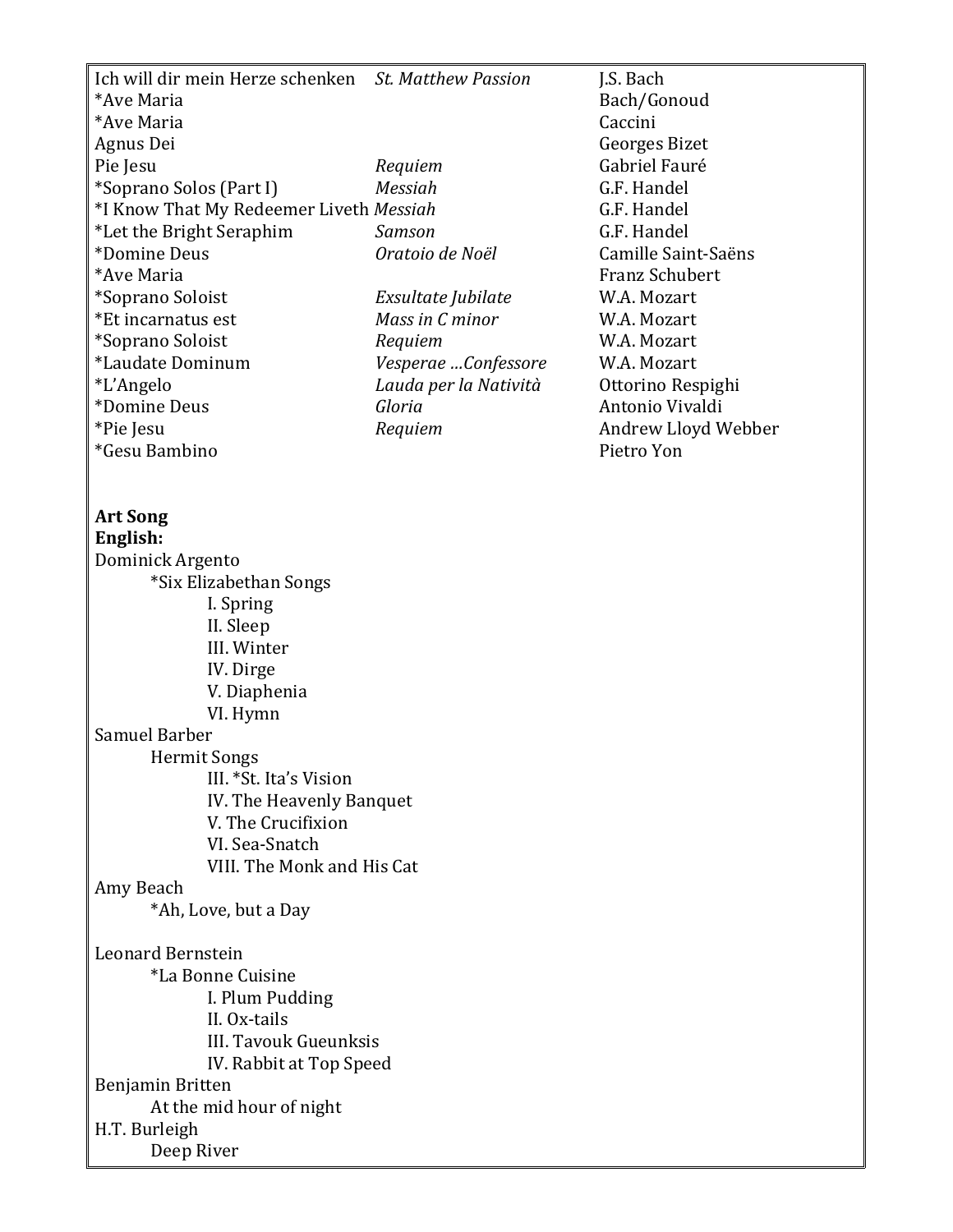Jorje Castro \*For My People Ernest Charles When I Have Sung My Songs John Duke \*i carry your heart \*Six Poems by Emily Dickinson 1. Good morning, Midnight! 2. Heart! We will forget him 3. Let down the bars, Oh Death 4. An awful tempest mashed the air 5. Nobody knows this little Rose 6. Bee! I'm expecting you! Lee Hoiby \*The Serpent John Jacob Niles \*I Wonder As I Wander Henry Purcell From Rosy Bowers (*Don Quixote*) Roger Quilter Come Away, Death Max Reger \*The Virgin's Slumber Song Gladys Rich \*American Lullaby Ned Rorem Ask Me No More \*Spring Eric H. Thiman \*I Love All Graceful Things William Walton \*Daphne \*Old Sir Faulk **French:** Georges Bizet \*Adieux de l'hôtesse Arabe \*Chant d'amour \*Chanson d'avril \*Ouvre ton coeur \*Tarentelle Vieille chanson Claude Débussy \*Nuit d'étoiles \*Mandoline \*Proses Lyriques I. De rêve II. De grève III.De fleurs IV. De soir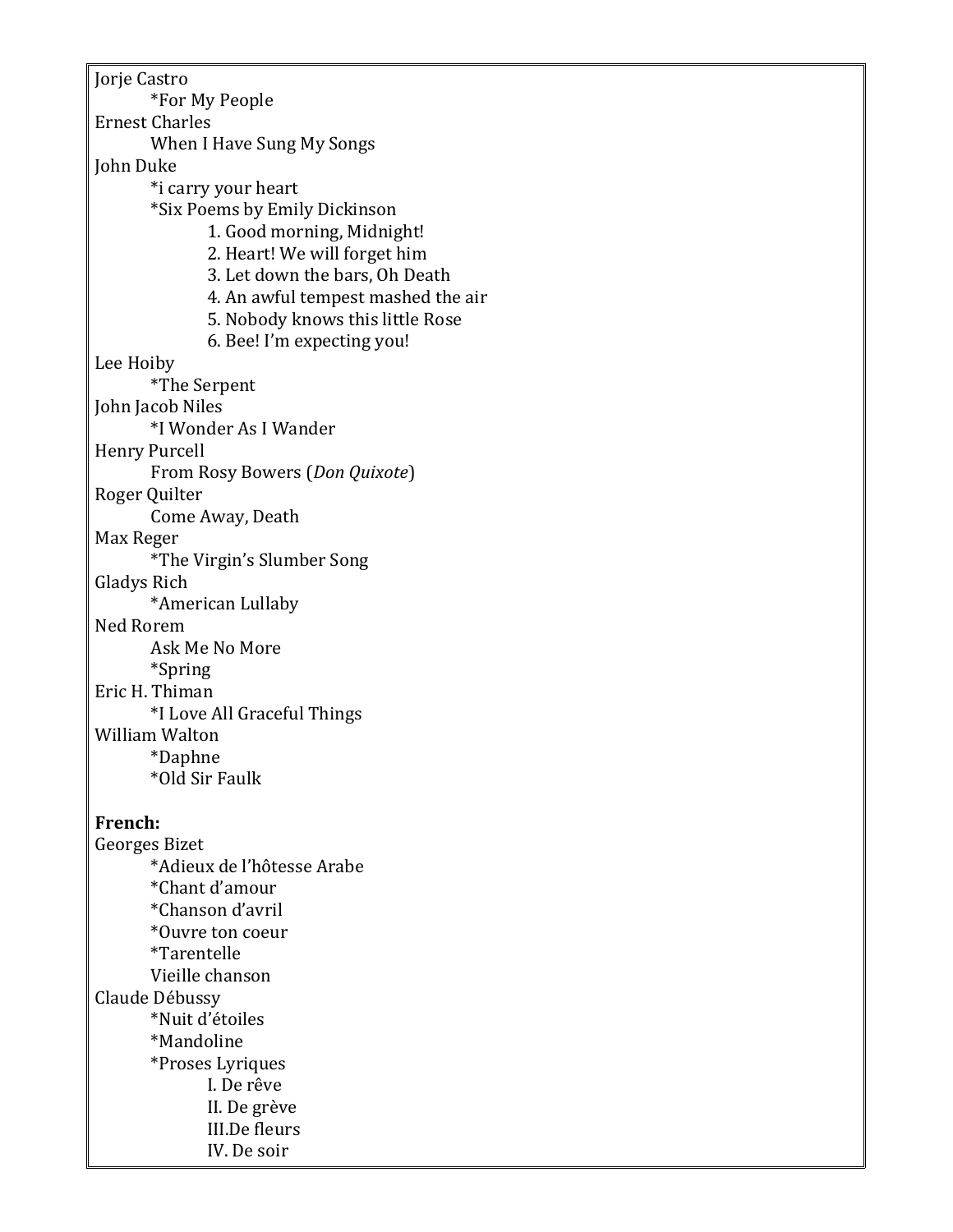Gabriel Fauré Adieu Aurore \*Automne Les berceaux Chanson d'amour \*Dans les ruines d'une abbeye Ici-bas \*Mai \*Le Papillon Rénaldo Hahn L'heure exquise Francis Poulenc \*Air champêtre \*Fiançailles Pour Rire I. La Dame d'André II. Dans l'herbe III. Il vole IV. Mon cadaver est doux comme un gant V. Violon VI. Fleurs **German** Johannes Brahms \*Botschaft \*Geheimnis \*Immer leiser wird mein Schlummer \*Mädchenlied (op. 85 no. 3) \*Vergebliches Ständchen W.A. Mozart Das Veilchen Franz Schubert \*Der Hirt auf dem Felsen \*Gretchen am Spinnrade Hugo Wolf Gebet Klinge, Klinge, mein Pandero **Italian** Stephano Donaudy Freschi luoghi, prati aulenti Giovanni Hasse \*Voi che credete Niccolò Jommelli \*La calandrina Luigi Rossi Anime voi Alessandro Scarlatti \*Se Florindo è fedele